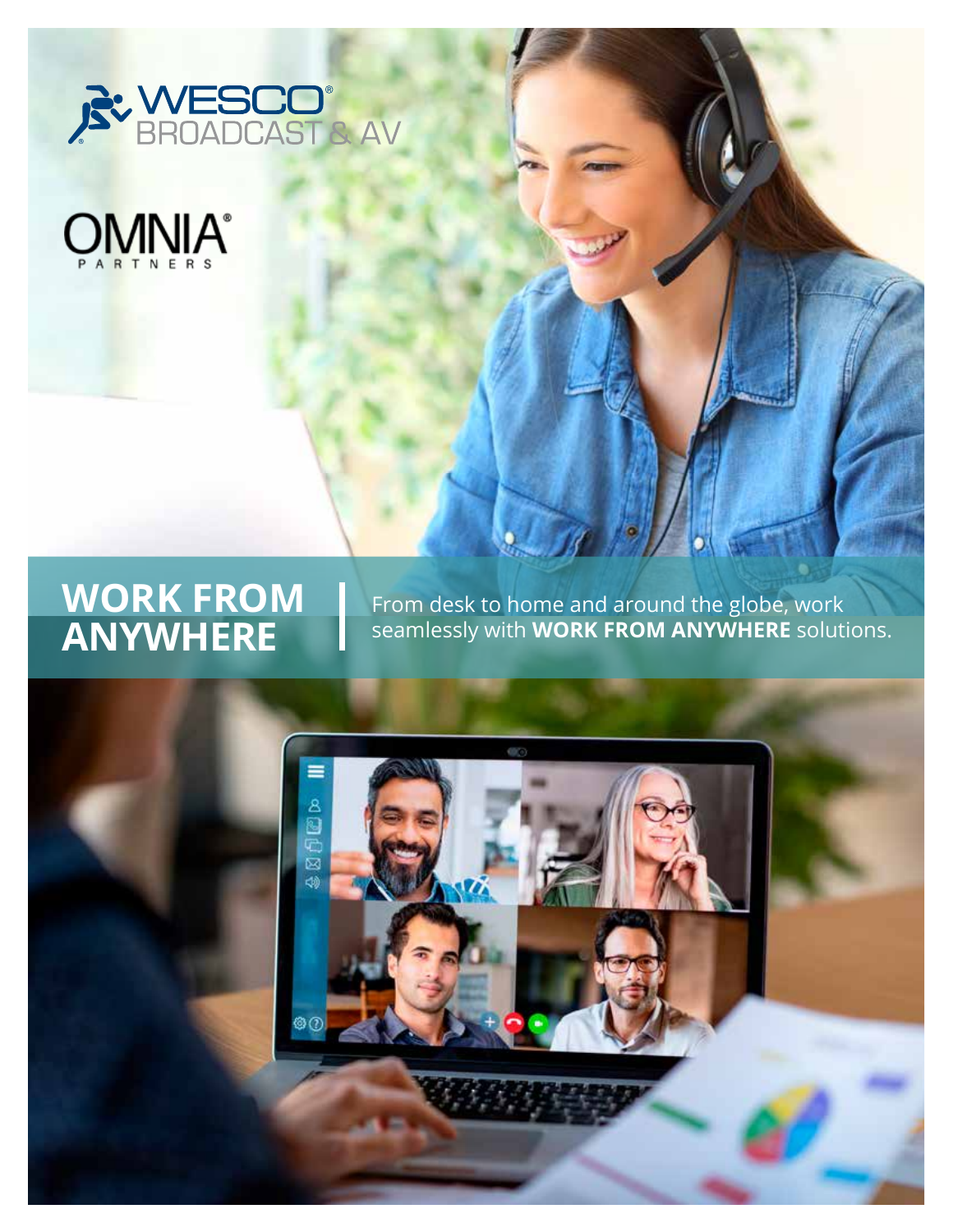# **THE ULTIMATE WORK FLEX**

**Instantly upgrade business devices with 'Work from Anywhere', and provide a seamless remote or in-office workspace.** 



## **PROFESSIONAL SOLUTIONS FOR ADDING VERSATILITY TO YOUR WORKFORCE** STANDARDIZED / SCALABLE / SUPPORTED

## **Why Choose ['WORK FROM ANYWHERE'](https://www.wescobroadcast.com/search_results.php?keyword=wfh) Solutions?**



#### **EASY SETUP**

Each Pre-Configured 'Work from Anywhere' solution is designed around compatibility and simple, plug-and-play setup.



#### **ALL-IN-ONE SOLUTIONS FOR EVERY LEVEL**

All necessary hardware requirements are included in one convenient package. From associate personnel up to senior-level executives, there is a system designed around their needs.



#### **DESIGNED FOR VIRTUAL MEETINGS**

Each system is design for optimized virtual meetings, providing both quality video and sound with the convenience of hands-free flexibility.



#### **ADVANCED TECH SUPPORT KEEPS WORKFORCE WORKING**

Included, **[3rd party support](https://www.wescobroadcast.com/teleportivity)** feature provides unparalleled customer support while alleviating unnecessary tech support calls, saving time for the end user while eliminating strain on in-house IT resources.

*From desk to home and around the globe, work seamlessly with WORK FROM ANYWHERE Solutions*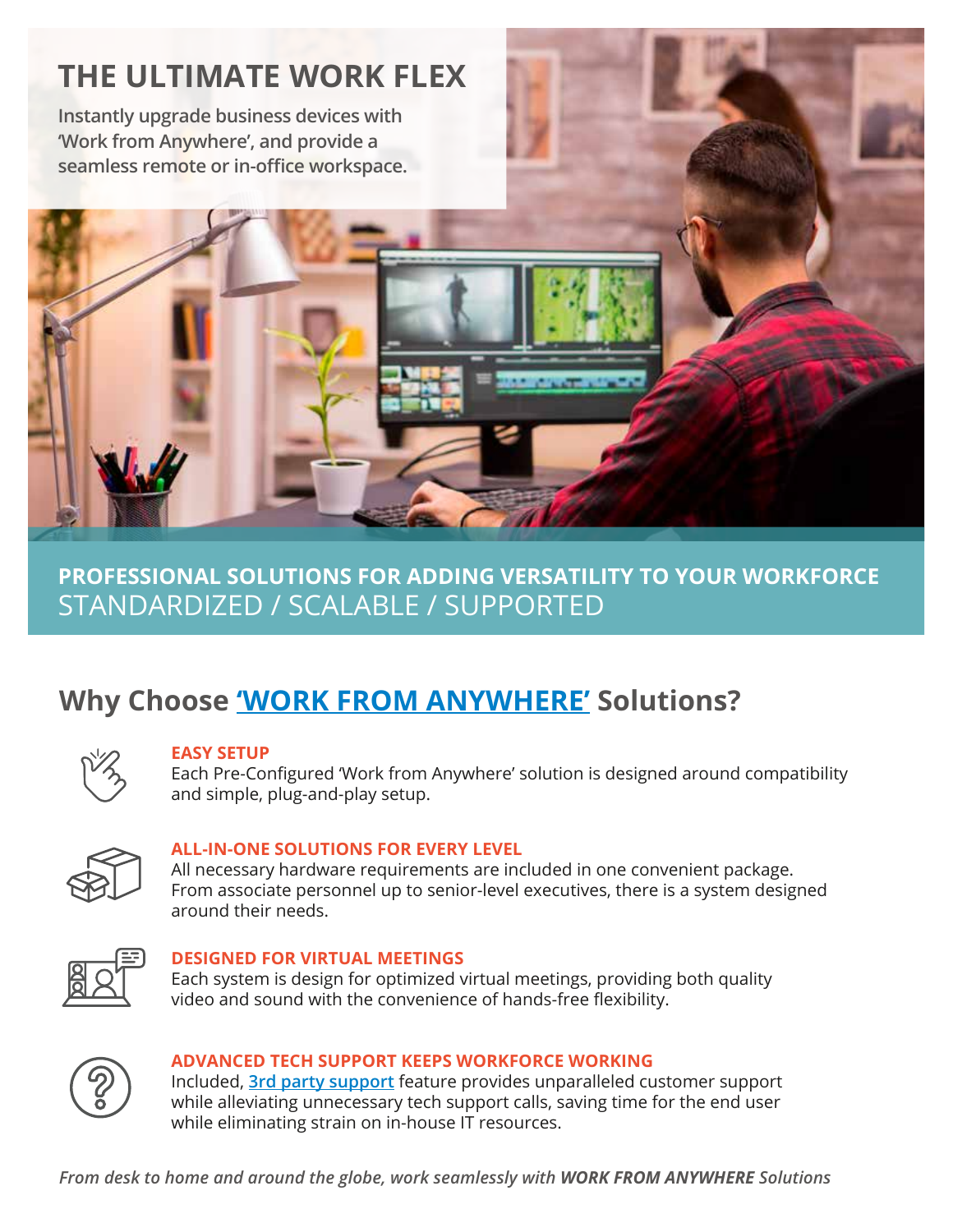### **TECHNOLOGY FROM INDUSTRY LEADING BRANDS**



biamp. hrt::: WIREMOLD



### **EASY TO PURCHASE & SETUP**

- One kit includes everything you need
- Simple instructions
- Packaging is consolidated and all components ship together
- High quality components, fully tested with the latest firmware
- Fully compatible with all major web-based video conferencing platforms



## **FULLY SUPPORTED**

- Live Support: Instant face-to-face video setup assistance
- 1-year warranty with 48-hour advanced replacement
- Extendable service terms



#### **STREAMLINE DEPLOYMENT**

- Standardize systems across your entire organization
- Simplifies technical support no guessing what device the user is working with and fewer product models for techs to become familiar with.



### **ADDITIONAL OPTIONS TO MEET YOUR NEEDS**

- Customizeable solutions
- Enhanced support and training options available via Teleportivity
- Standardize deployments across your enterprise to make deployment and IT support easier



*Contact Your WESCO representative to learn more about WORK FROM ANYWHERE* **solutions**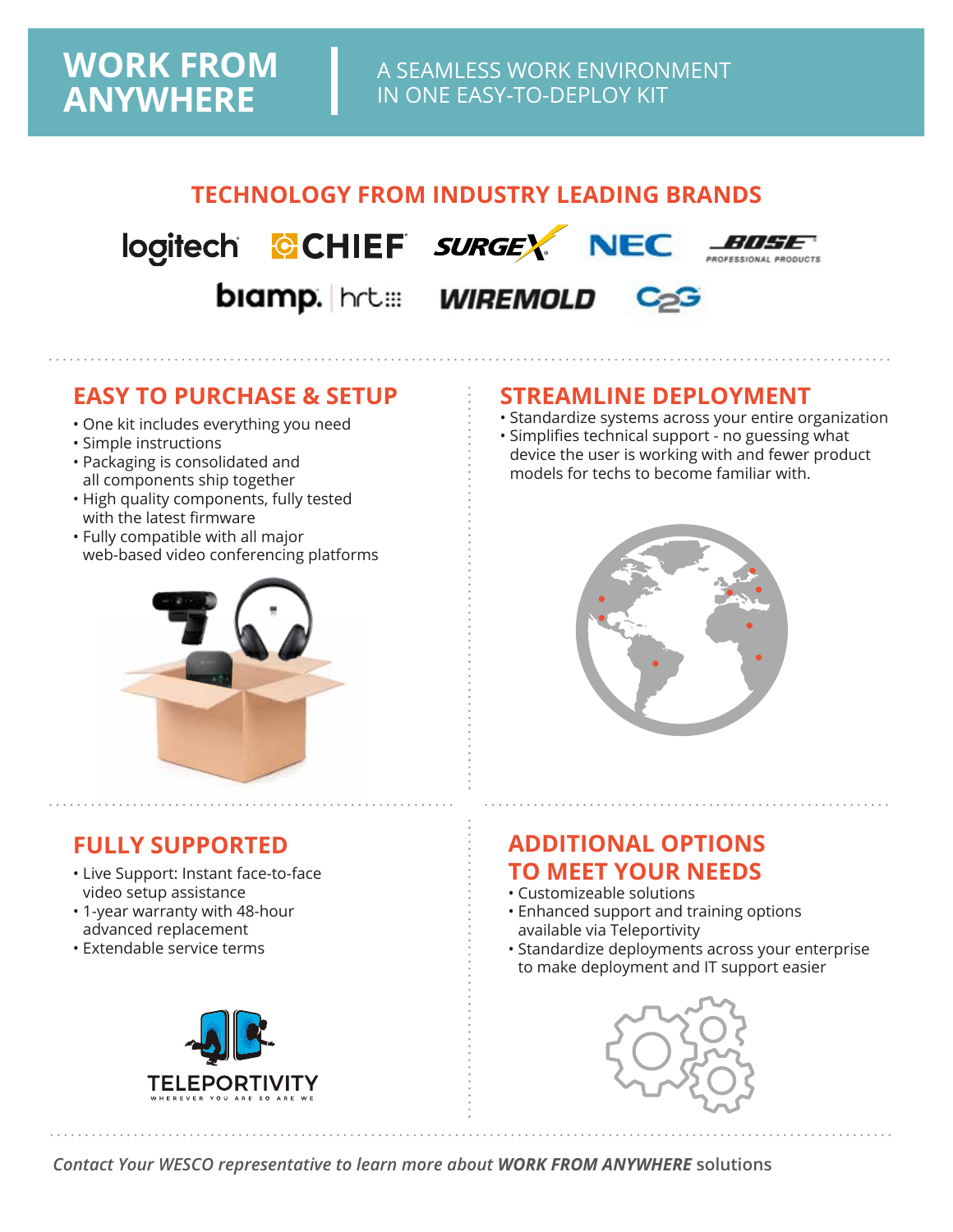

Crystal clear audio for laptop or phone.

At the desk or on the go, hear and be heard, even in the loudest of locations. Noise and echo cancellation reduces distractions and keeps the user focused on the conversation.





#### **LOGITECH SPEAKERPHONE**

- Integrated Stand for your Mobile Phone or Tablet
- Noise & Echo Cancellation
- Integrated USB Cable
- Hands Free Calling
- 15 Hour Battery Life

#### **LOGITECH WIRELESS HEADSET**

• Connect with Bluetooth or Included USB Receiver

• Easily switch between devices

#### **ADVANCED SUPPORT**

• [Support Space by Teleportivity](https://www.wescobroadcast.com/teleportivity)

- On Ear Call Controls
- Adjustable & Concealable Microphone Arm

• 48 Hour Advanced Replacement

**[LEARN MORE](https://secure.libertycable.com/product_details.php?pitem=WFHAUDIO1.1)**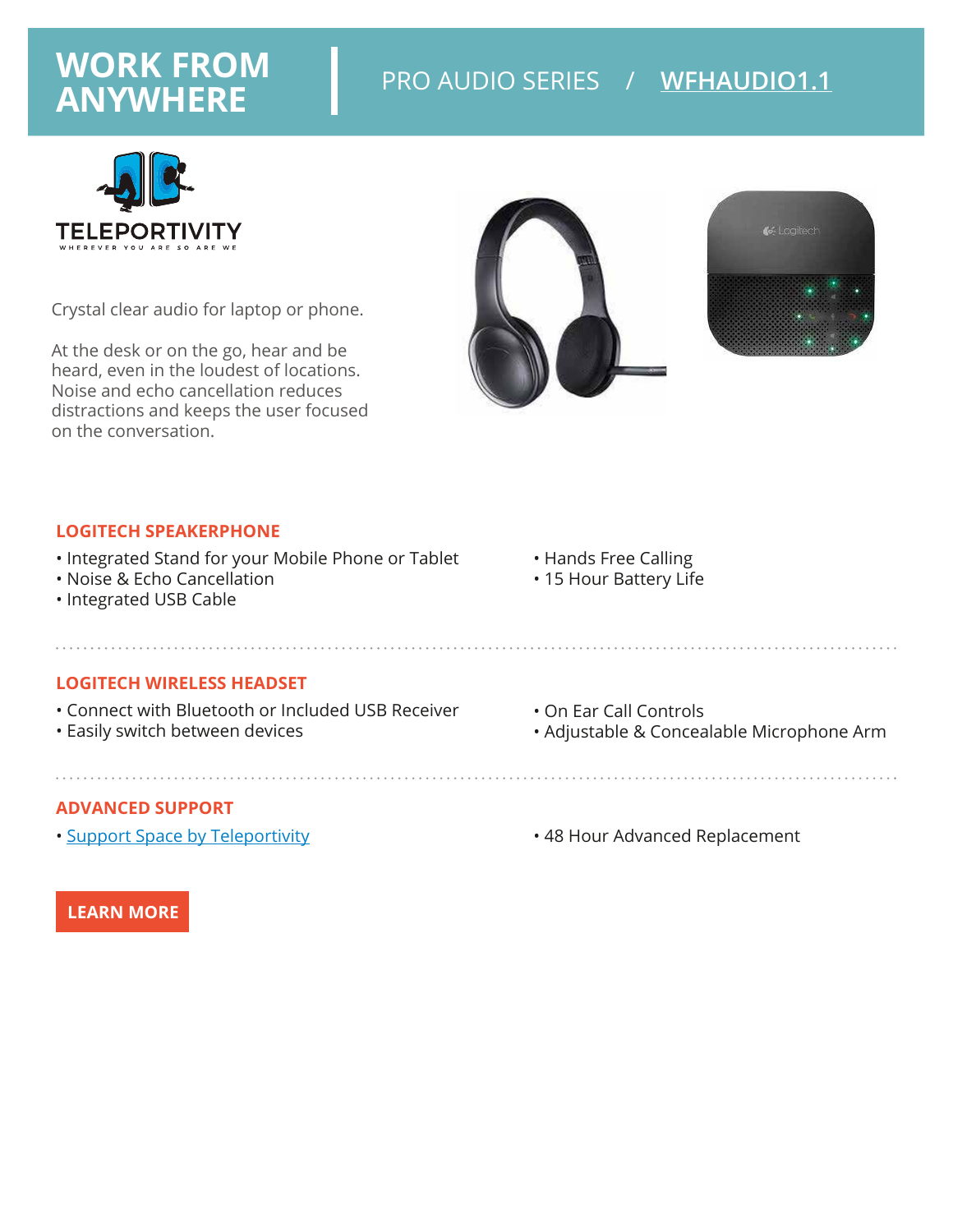# **WORK FROM** ASSOCIATE SERIES / **[WFHAV1.1](https://secure.libertycable.com/product_details.php?pitem=WFHAV1.1) ANYWHERE**



Look and sound the best on every call. Upgrade the video and audio conferencing experience with adaptable noise & echo cancellation, and 4k video.



#### **LOGITECH SPEAKERPHONE**

- Integrated Stand for your Mobile Phone or Tablet
- Noise & Echo Cancellation
- Integrated USB Cable
- Hands Free Calling
- 15 Hour Battery Life

• On Ear Call Controls

#### **LOGITECH WIRELESS HEADSET**

- Connect with Bluetooth or Included USB Receiver
- Easily switch between devices

#### **LOGITECH BRIO 4K USB CAMERA**

- 4K Video with HDR
- Automatically adjusts to lighting conditions

- - Compatible with Windows Hello

• Adjustable & Concealable Microphone Arm

• 5X Digital Zoom

#### **ADVANCED SUPPORT**

- 
- [Support Space by Teleportivity](https://www.wescobroadcast.com/teleportivity)  **48 Hour Advanced Replacement**

**[LEARN MORE](https://secure.libertycable.com/product_details.php?pitem=WFHAV1.1)**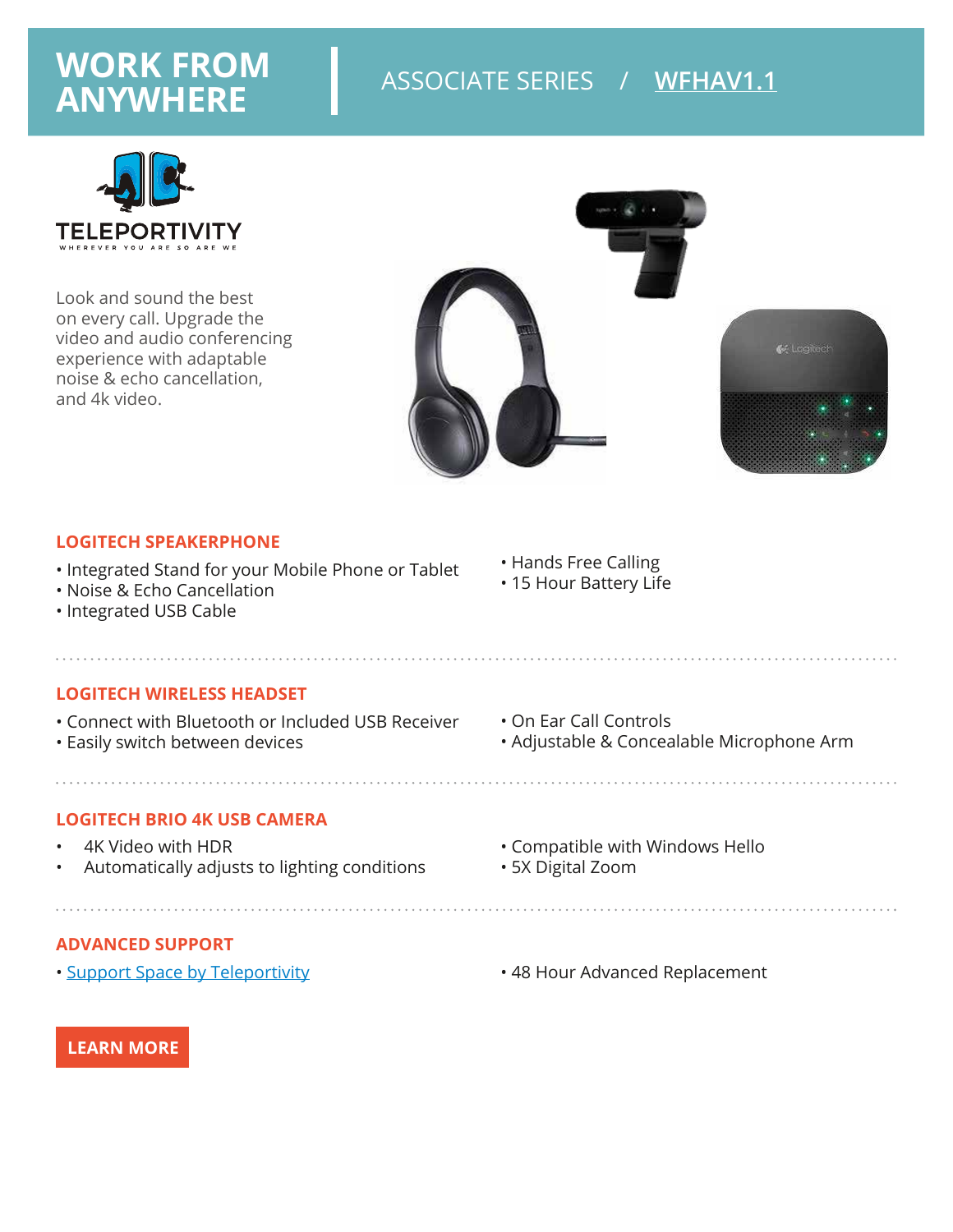# **WORK FROM**  ASSOCIATE SERIES / [WFHDESK1.1](https://secure.libertycable.com/product_details.php?pitem=WFHDESK1.1)



Turn any laptop into a professional workstation. Easily connect to the provided monitor, camera, keyboard, and audio with a single USB-C cable.



#### **LOGITECH SPEAKERPHONE**

- Integrated Stand for your Mobile Phone or Tablet
- Noise & Echo Cancellation
- Integrated USB Cable

#### **LOGITECH WIRELESS HEADSET**

- Connect with Bluetooth or Included USB Receiver
- Easily switch between devices

#### **LOGITECH WIRELESS KEYBOARD AND MOUSE**

• Backlit Keyboard • Rechargeable Battery with 10 Day Life

#### **C2G USB DOCKING STATION**

• Connect your laptop with a single USB C cable

- 4K HDMI
- Gigabit Ethernet

#### **NEC 24 INCH DESKTOP MONITOR**

- Ultra Narrow Bezel
- 16:9 Widescreen
- Adjustable Tilt
- Full 1080p HD

#### **ADVANCED SUPPORT**

• [Support Space by Teleportivity](https://www.wescobroadcast.com/teleportivity) **• 48 Hour Advanced Replacement** 

• On Ear Call Controls

• Hands Free Calling • 15 Hour Battery Life

- Adjustable & Concealable Microphone Arm
- Button and Key Customization
- 2X USB 3.0
- Power delivery for laptop, tablet, or smartphone

**[LEARN MORE](https://secure.libertycable.com/product_details.php?pitem=WFHDESK1.1)**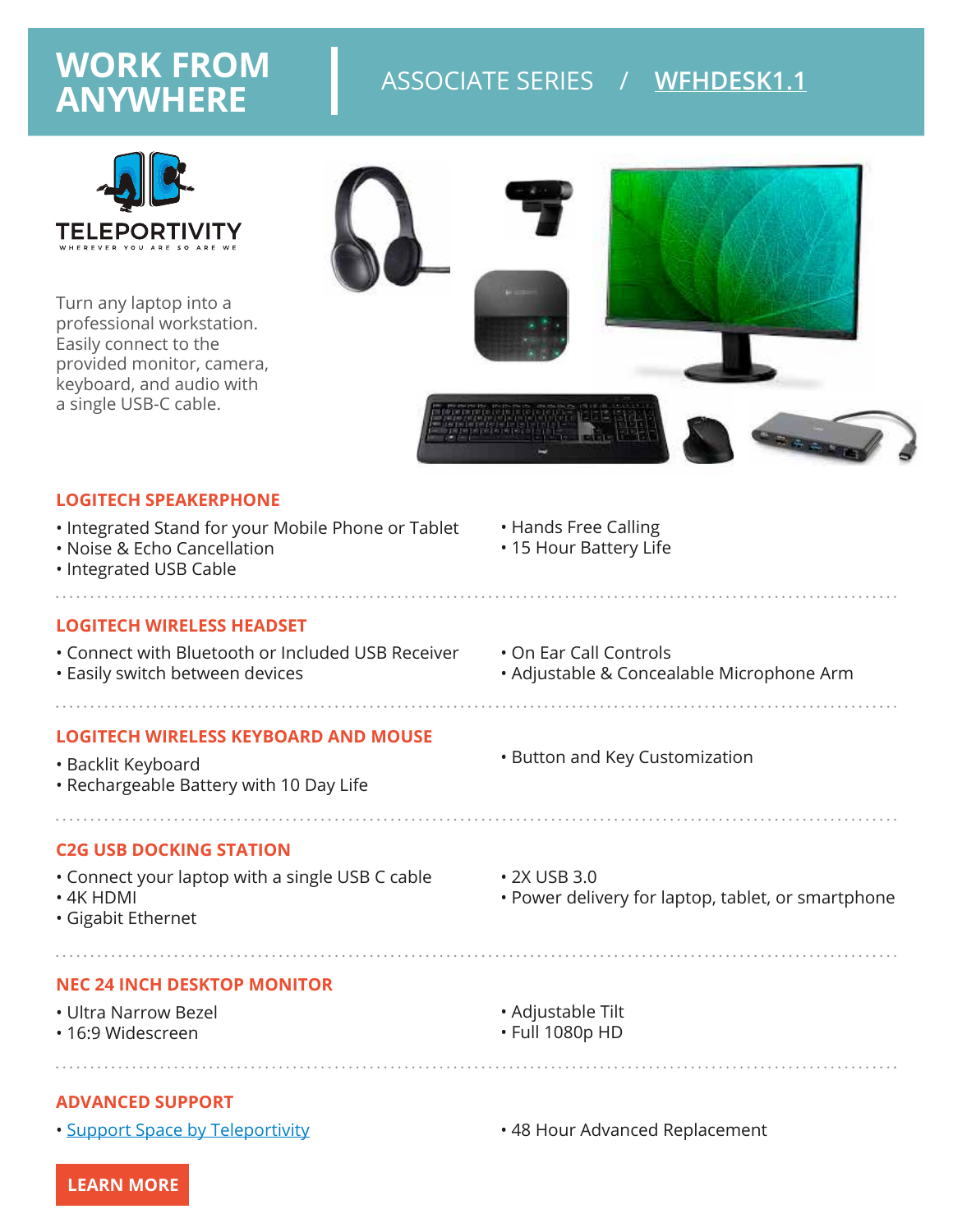# **WORK FROM** EXECUTIVE SERIES / **[WFHDESK2.1](https://secure.libertycable.com/product_details.php?pitem=WFHDESK2.1) ANYWHERE**



Transform your laptop into a workstation that looks and sounds amazing.

Make your friends and colleagues jealous with a 34 inch NEC curved ultra wide monitor and Bose Professional headset.



#### **LOGITECH SPEAKERPHONE**

• Integrated Stand for your Mobile Phone or Tablet

- Noise & Echo Cancellation
- Integrated USB Cable

#### **BOSE WIRELESS HEADPHONES**

- Legendary Bose Audio Quality and Comfort
- Adjustable Noise Cancellation with 11 Levels
- Adaptive 4 Microphone System
- Conversation Mode

#### **LOGITECH WIRELESS KEYBOARD AND MOUSE**

• Backlit Keyboard • Rechargeable Battery with 10 Day Life

#### **C2G USB DOCKING STATION**

• Connect your laptop with a single USB C cable

- 4K HDMI
- Gigabit Ethernet
	-

#### **NEC 34 INCH ULTRAWIDE MONITOR**

- Ultra Narrow Bezel
- 21:9 Widescreen

• 20 Hour Battery Life • Connect with Bluetooth or Included USB Receiver

• Hands Free Calling • 15 Hour Battery Life

- Easily switch between devices
- Button and Key Customization
- 2X USB 3.0

• Power delivery for laptop, tablet, or smartphone

- Adjustable Tilt & Height
- 3440 x 1440 Native Resolution

#### **ADVANCE SUPPORT**

- 
- [Support Space by Teleportivity](https://www.wescobroadcast.com/teleportivity)  **48 Hour Advanced Replacement**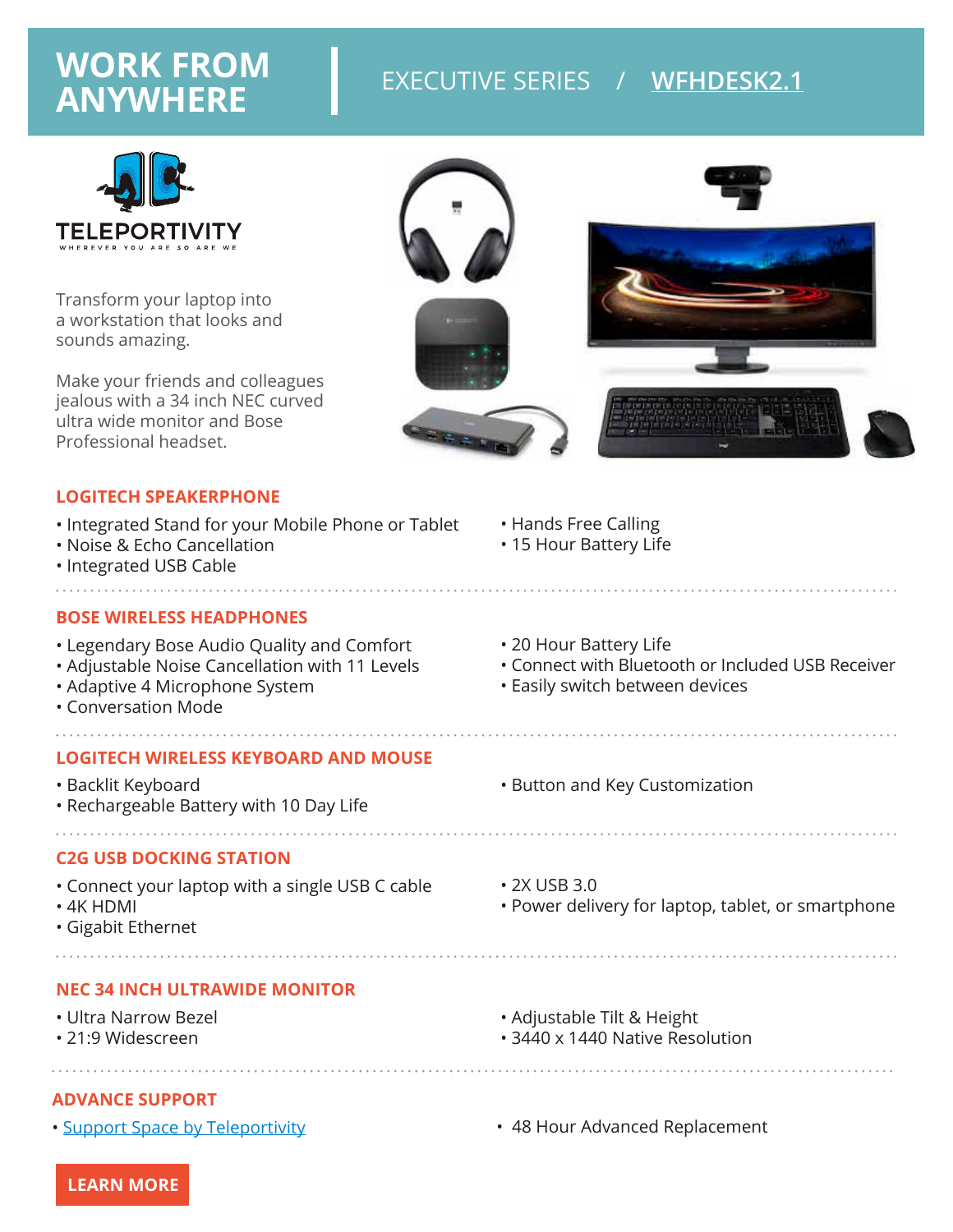## COMMERCIAL GRADE BYOD CONFERENCING FOR OFFICE OR LIVING ROOM



Wirelessly connect any personal device or laptop to a 55 inch NEC 4K display and Bose Professional Video Conferencing Sound Bar. Add a professional video conferencing system to your office or living room. Stream music or video content with premium quality audio and video.



No Display Option also available – [WFHROOM2.1](https://secure.libertycable.com/product_details.php?pitem=WFHROOM2.1)

#### **BIAMP HRT HUDDLE HUB**

- Wirelessly Connect Your Laptop to a Display, Camera, Microphone & Speakers
- Wirelessly Stream Video and Audio Content from Your Laptop

#### **NEC 55 INCH 4K UHD DISPLAY**

• 4K Display • Direct LED Backlighting

- Narrow Bezel
- Integrated USB Media Player

#### **BOSE VIDEO CONFERENCING SOUND BAR**

- Legendary Bose Audio Quality
- 4K UHD Camera with Autoframing
- Six Beam-Steering Microphones
- Single Cable Connectivity
- Bluetooth Connectivity

#### **POWER PROTECTION, MOUNTING EQUIPMENT AND IN WALL CABLE MANAGEMENT**

- SurgeX Commercial Grade Surge Protection and Power Conditioning
- Hide Cords and Cables with the Wiremold Cord and Cable Kit No Electrician Needed
- Chief Professional Mount

#### **ADVANCED SUPPORT**

- [Support Space by Teleportivity](https://www.wescobroadcast.com/teleportivity)
- 48 Hour Advanced Replacement